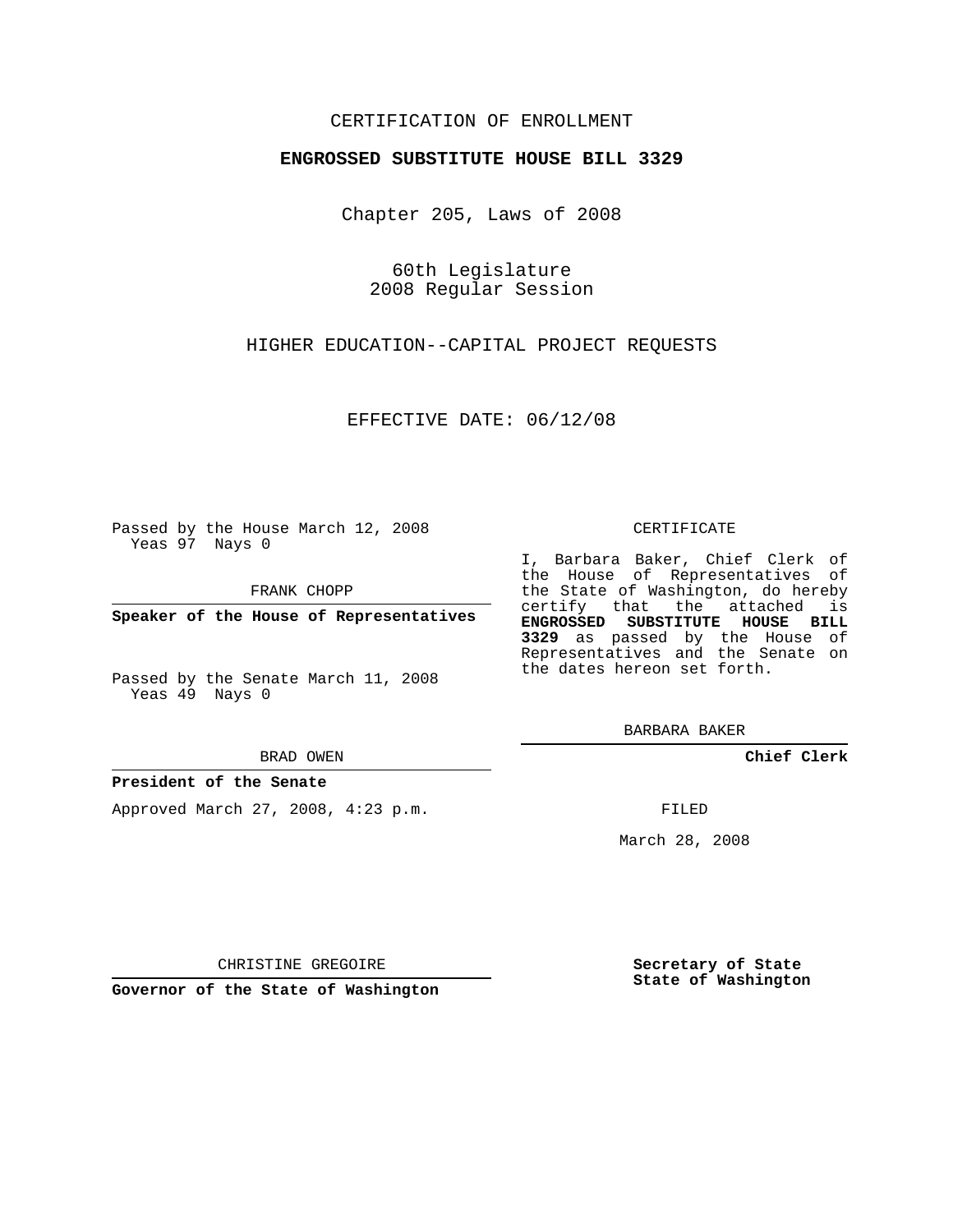# **ENGROSSED SUBSTITUTE HOUSE BILL 3329** \_\_\_\_\_\_\_\_\_\_\_\_\_\_\_\_\_\_\_\_\_\_\_\_\_\_\_\_\_\_\_\_\_\_\_\_\_\_\_\_\_\_\_\_\_

\_\_\_\_\_\_\_\_\_\_\_\_\_\_\_\_\_\_\_\_\_\_\_\_\_\_\_\_\_\_\_\_\_\_\_\_\_\_\_\_\_\_\_\_\_

AS AMENDED BY THE SENATE

Passed Legislature - 2008 Regular Session

**State of Washington 60th Legislature 2008 Regular Session By** House Capital Budget (originally sponsored by Representatives Fromhold, McDonald, Ormsby, Wallace, Alexander, Sells, and McIntire)

READ FIRST TIME 02/12/08.

 AN ACT Relating to the prioritization of public four-year institution capital project requests; amending RCW 28B.76.210; adding a new chapter to Title 43 RCW; creating new sections; and repealing RCW 28B.76.220.

BE IT ENACTED BY THE LEGISLATURE OF THE STATE OF WASHINGTON:

 NEW SECTION. **Sec. 1.** The legislature finds that the state's public four-year institutions and the higher education coordinating board have made progress in developing a process to create a single prioritized list of capital project requests as required under RCW 28B.76.220. The legislature also finds that this process requires further refinement to achieve the state's policy objectives as outlined in the higher education coordinating board's strategic master plan for higher education in Washington. The legislature further finds the goal of creating additional, innovative facilities and programs that meet the learning needs of students throughout the state in a timely and cost-effective fashion requires a new approach to facility prioritization that emphasizes strategic planning. The legislature therefore intends to establish a new process for prioritizing capital project requests by the four-year institutions that utilizes the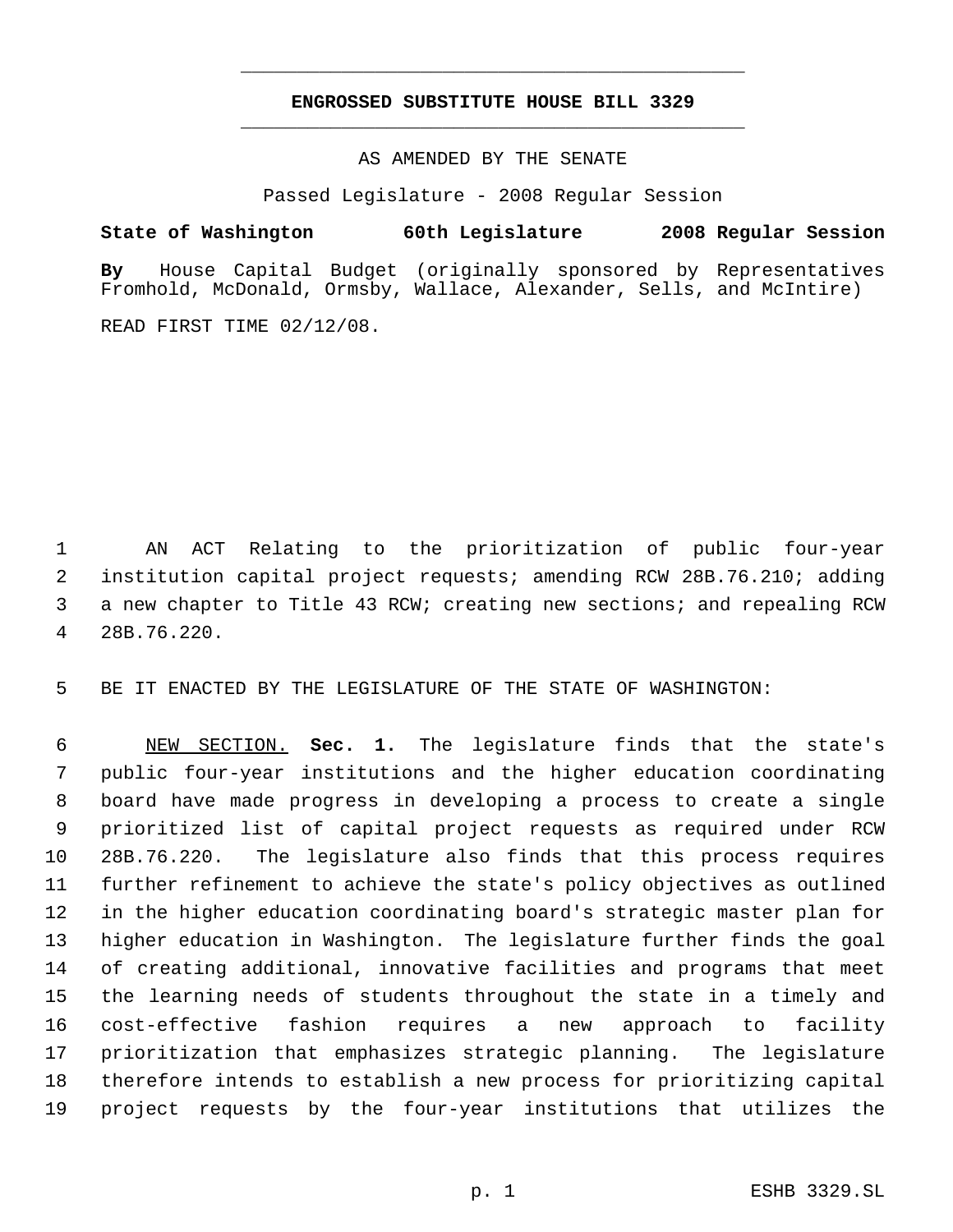expertise and government- wide perspective of the office of financial management, and that is based upon the model that has been used successfully by the community and technical college system. The new process must emphasize objective analysis, a statewide perspective, and a strategic balance among facility preservation, new construction, and innovative delivery mechanisms. The legislature further recognizes that institutions of higher education are likely to require substantial new capital investments in order to continue to provide a wide range of high quality programs to students and the community, and that the state's ability to provide such resources is constrained by increasing capital expenditure needs within the K-12, public safety, social services, and community economic development arenas. The legislature therefore intends to identify and assess potential alternative means for increasing the capacity of public higher education institutions to meet the demands of the twenty-first century.

 NEW SECTION. **Sec. 2.** (1) By October 15th of each even-numbered year, the office of financial management shall complete an objective analysis and scoring of all capital budget projects proposed by the public four-year institutions of higher education and submit the results of the scoring process to the legislative fiscal committees, the higher education coordinating board, and the four-year institutions, except that, for 2008, the office of financial management shall complete the objective analysis and scoring by November 1st. Each project must be reviewed and scored within one of the following categories, according to the project's principal purpose. Each project may be scored in only one category. The categories are:

 (a) Access-related projects to accommodate enrollment growth at main and branch campuses, at existing or new university centers, or through distance learning. Growth projects should provide significant additional student capacity. Proposed projects must demonstrate that they are based on solid enrollment demand projections, more cost-effectively provide enrollment access than alternatives such as university centers and distance learning, and make cost-effective use of existing and proposed new space;

 (b) Projects that replace failing permanent buildings or renovate facilities to restore building life and upgrade space to meet current program requirements. Facilities that cannot be economically renovated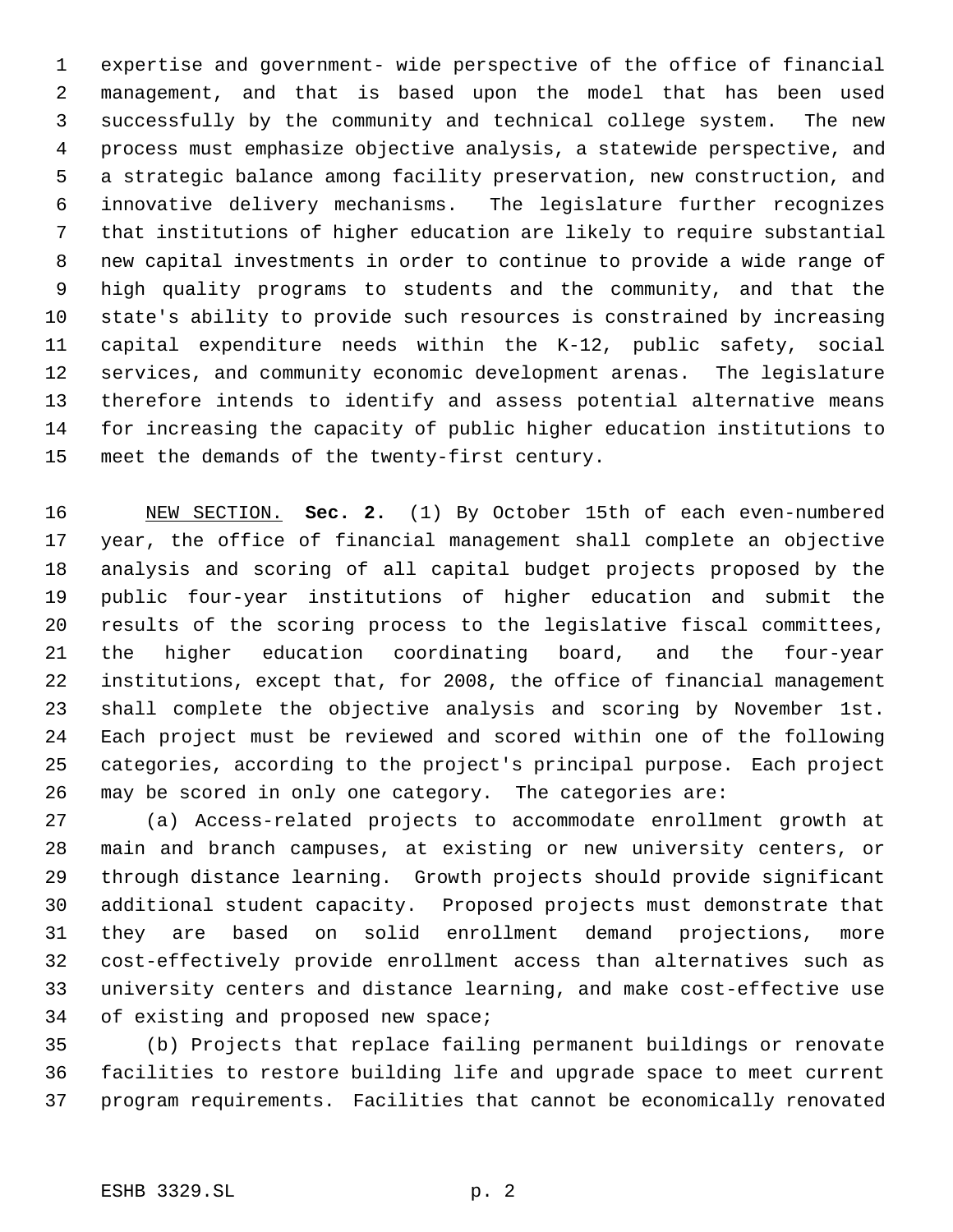are considered replacement projects. Renovation projects should represent a complete renovation of a total facility or an isolated wing of a facility. A reasonable renovation project should cost between sixty to eighty percent of current replacement value and restore the renovated area to at least twenty-five years of useful life. New space may be programmed for the same or a different use than the space being replaced or renovated and may include additions to improve access and 8 enhance the relationship of program or support space;

(c) Major stand-alone campus infrastructure projects;

 (d) Projects that promote economic growth and innovation through expanded research activity. The acquisition and installation of 12 specialized equipment is authorized under this category; and

 (e) Other project categories as determined by the office of financial management in consultation with the legislative fiscal committees.

 (2) The office of financial management, in consultation with the legislative fiscal committees and the joint legislative audit and review committee, shall establish a scoring system and process for each four-year project category that is based on the framework used in the community and technical college system of prioritization. Staff from the state board for community and technical colleges, the higher education coordinating board, and the four-year institutions shall provide technical assistance on the development of a scoring system and process.

 (3) The office of financial management shall consult with the legislative fiscal committees in the scoring of four-year institution project proposals, and may also solicit participation by the joint legislative audit and review committee and independent experts.

 (a) For each four-year project category, the scoring system must, at a minimum, include an evaluation of enrollment trends, reasonableness of cost, the ability of the project to enhance specific strategic master plan goals, age and condition of the facility if applicable, and impact on space utilization.

 (b) Each four-year project category may include projects at the predesign, design, or construction funding phase.

 (c) To the extent possible, the objective analysis and scoring system of all capital budget projects shall occur within the context of any and all performance agreements between the office of financial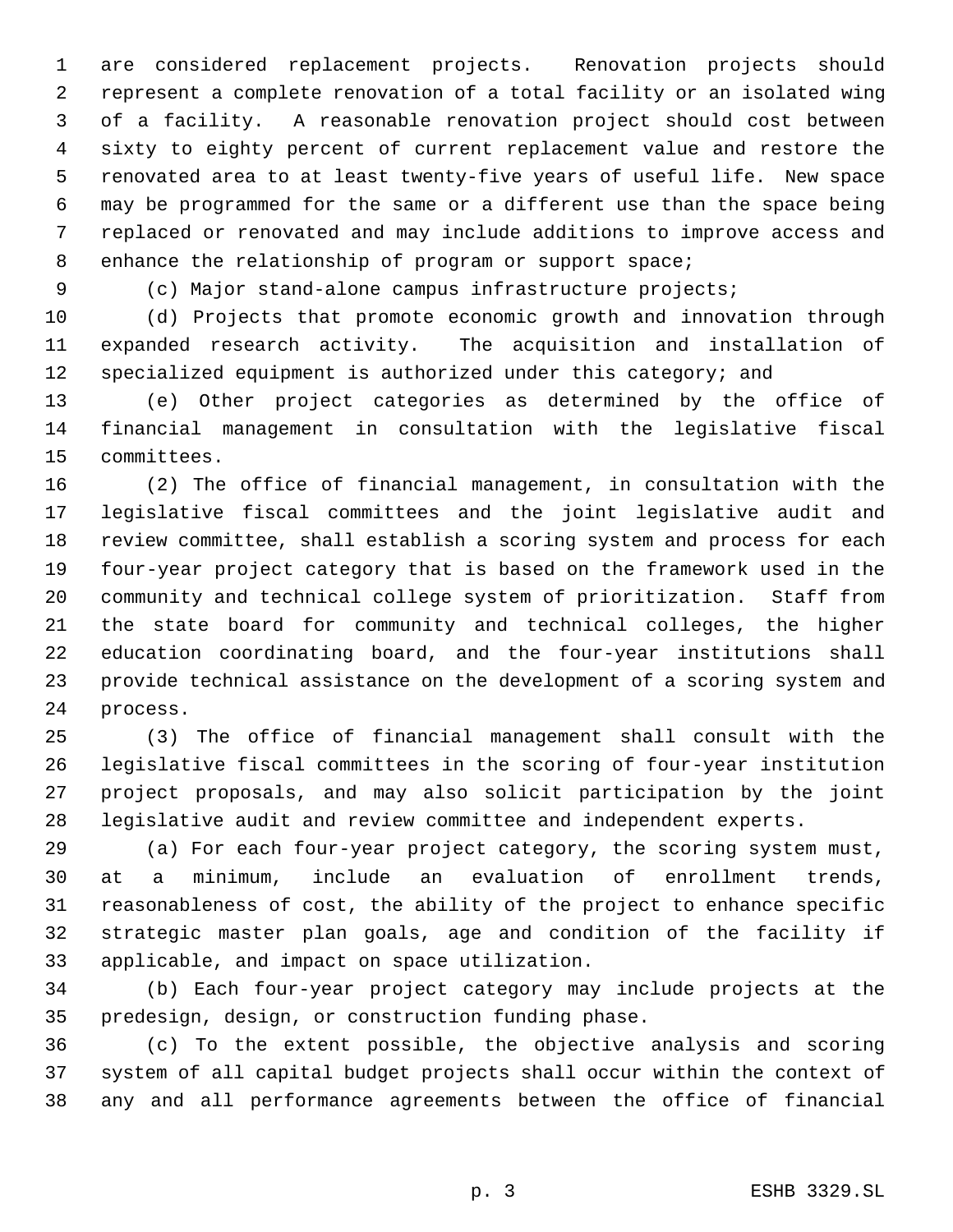management and the governing board of a public, four-year institution of higher education that aligns goals, priorities, desired outcomes, flexibility, institutional mission, accountability, and levels of resources.

 (4) In evaluating and scoring four-year institution projects, the office of financial management shall take into consideration project schedules that result in realistic, balanced, and predictable expenditure patterns over the ensuing three biennia.

 (5) The office of financial management shall distribute common definitions, the scoring system, and other information required for the project proposal and scoring process as part of its biennial budget instructions, except that, for the 2009-2011 budget development cycle, this information must be distributed by July 1, 2008. The office of financial management, in consultation with the legislative fiscal committees and the joint legislative audit and review committee, shall develop common definitions that four-year institutions must use in developing their project proposals and lists under this section.

 (6) In developing any scoring system for capital projects proposed by the four-year institutions, the office of financial management:

 (a) Shall be provided with all required information by the four- year institutions as deemed necessary by the office of financial 22 management;

 (b) May utilize independent services to verify, sample, or evaluate information provided to the office of financial management by the four-year institutions; and

 (c) Shall have full access to all data maintained by the higher education coordinating board and the joint legislative audit and review committee concerning the condition of higher education facilities.

 (7) By August 15th of each even-numbered year, beginning in 2008, each public four-year higher education institution shall prepare and submit prioritized lists of the individual projects proposed by the institution for the ensuing six-year period in each category. On a pilot basis, the office of financial management shall require one research university to prepare two separate prioritized lists for each category, one for the main campus, and one covering all of the institution's branch campuses. The office of financial management shall report to the legislative fiscal committees by December 1, 2009, on the effect of this pilot project on capital project financing for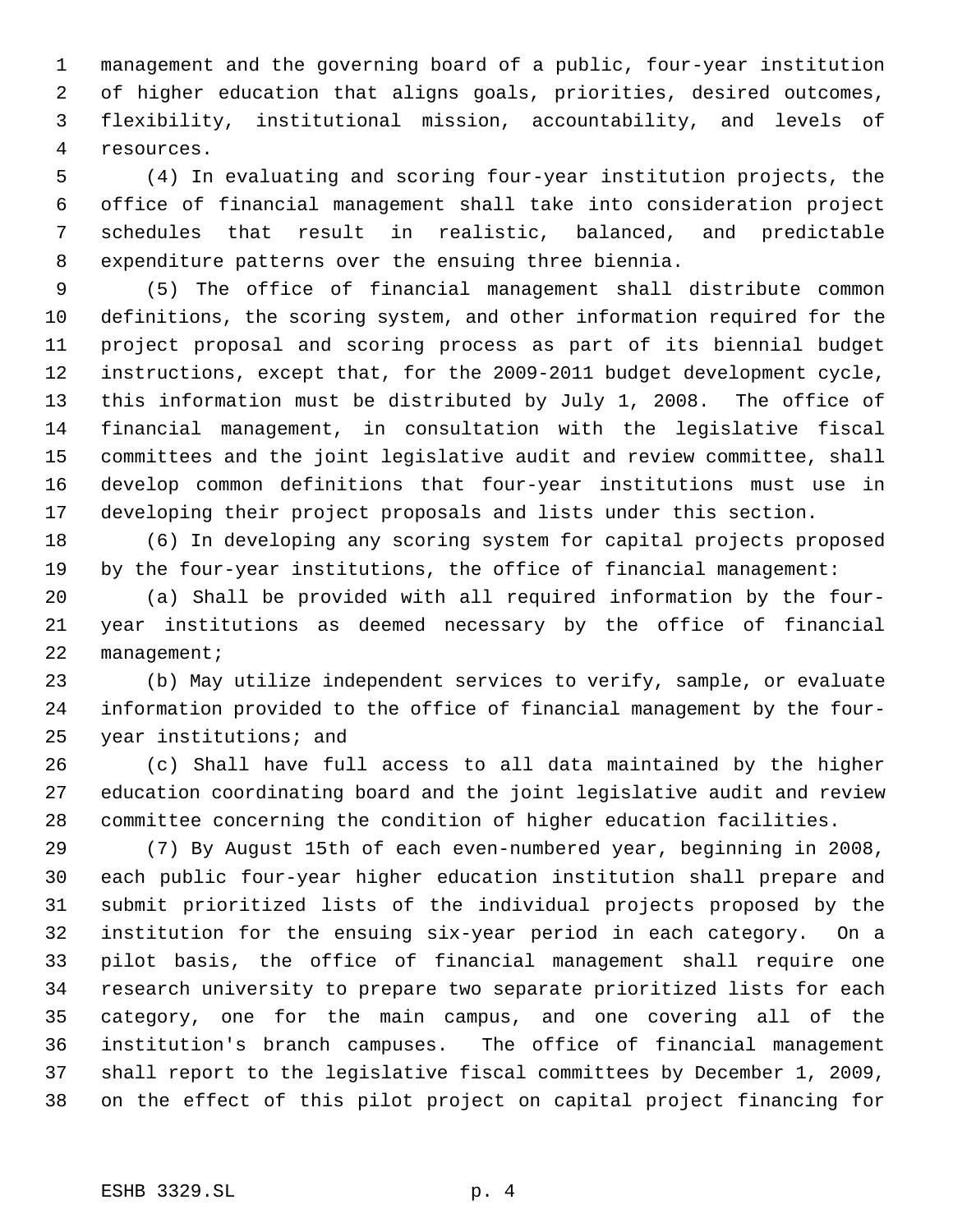all branch campuses. The lists must be submitted to the office of financial management and the legislative fiscal committees. The four- year institutions may aggregate minor works project proposals by primary purpose for ranking purposes. Proposed minor works projects must be prioritized within the aggregated proposal, and supporting documentation, including project descriptions and cost estimates, must be provided to the office of financial management and the legislative fiscal committees.

 NEW SECTION. **Sec. 3.** The office of financial management shall submit a higher education capital facility financing study to the governor and the appropriate legislative fiscal committees by December 1, 2008. In designing and conducting the study, the office of financial management shall consult with legislative and fiscal committee leadership, the department of revenue, the state investment board, the higher education coordinating board, the state board for community and technical colleges, and the public four-year institutions of higher education. The study must include:

 (1) A review of the methods that are used to fund higher education facility expansion and improvements in other states, with particular emphasis on Washington's global challenge states, and the relative portions of such expenditures that are borne by students, state taxpayers, federal grants, and private contributions;

 (2) An examination of alternatives for reducing facility construction and maintenance expenditures per student through strategies such as expansion of distance learning opportunities, increased scheduling of classes during evenings and weekends, the establishment of expected cost benchmarks by facility type, and other means; and

 (3) An assessment of the strengths and weaknesses of potential new revenue sources that might be applied to the funding of higher education facilities. These alternative sources must include, but not be limited to, adjusting student fees to support a larger share of the cost of such facilities, bonding against student fee revenues, utilizing local tax revenues to support local higher education capital needs, promoting business participation in the financing of programs strongly linked to area economic development, and other means.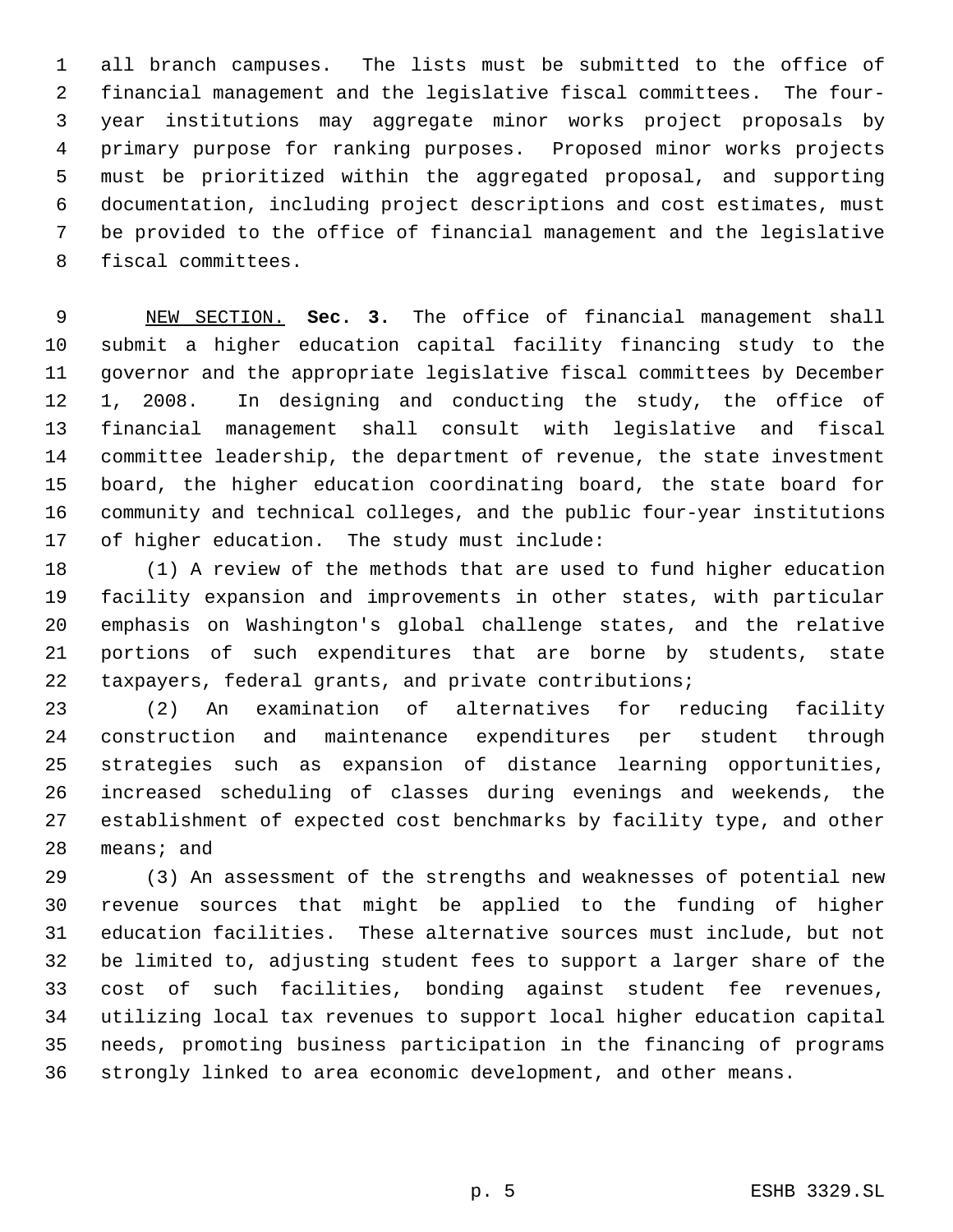**Sec. 4.** RCW 28B.76.210 and 2007 c 458 s 202 are each amended to read as follows:

 (1) The board shall collaborate with the four-year institutions including the council of presidents, the community and technical college system, and when appropriate the workforce training and education coordinating board, the superintendent of public instruction, and the independent higher educational institutions to identify budget priorities and levels of funding for higher education, including the two and four-year institutions of higher education and state financial aid programs. It is the intent of the legislature that recommendations from the board reflect not merely the sum of budget requests from multiple institutions, but prioritized funding needs for the overall system of higher education.

 (2) By December of each odd-numbered year, the board shall distribute guidelines which outline the board's fiscal priorities to the institutions and the state board for community and technical colleges.

 (a) The institutions and the state board for community and 19 technical colleges shall submit an outline of their proposed operating budgets to the board no later than July 1st of each even-numbered year. Pursuant to guidelines developed by the board, operating budget outlines submitted by the institutions and the state board for community and technical colleges after January 1, 2007, shall include all policy changes and enhancements that will be requested by the institutions and the state board for community and technical colleges in their respective biennial budget requests. Operating budget outlines shall include a description of each policy enhancement, the dollar amount requested, and the fund source being requested.

29 (b) Capital budget outlines for the two-year institutions shall be submitted by August 15th of each even-numbered year, and shall include 31 the prioritized ranking of the capital projects being requested ( $\frac{by}{y}$ 32 two-year and four-year institutions, respectively.)  $\int_{\mathcal{L}}$  a description of 33 each capital project, and the amount and fund source being requested( $(\tau$  shall be included for each capital project appearing in the prioritized ranking)).

 (c) Capital budget outlines for the four-year institutions must be submitted by August 15th of each even-numbered year, and must include: The institutions' priority ranking of the project; the capital budget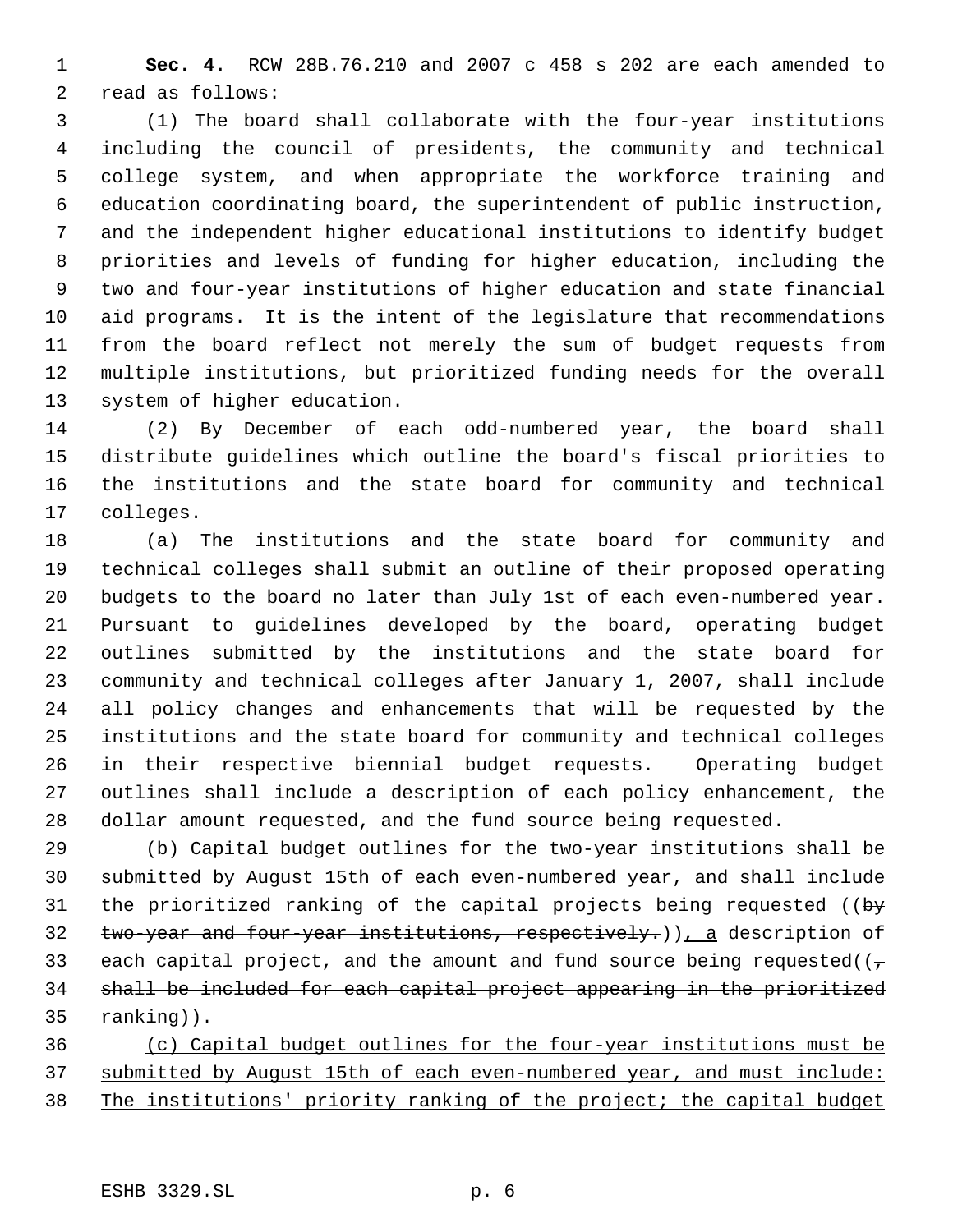category within which the project will be submitted to the office of 2 financial management in accordance with section 2 of this act; a 3 description of each capital project; and the amount and fund source being requested.

5 (d) The office of financial management shall reference these reporting requirements in its budget instructions.

 (3) The board shall review and evaluate the operating and capital budget requests from four-year institutions and the community and technical college system based on how the requests align with the board's budget priorities, the missions of the institutions, and the statewide strategic master plan for higher education under RCW 28B.76.200.

 (4) The board shall submit recommendations on the proposed 14 ((budgets)) operating budget and ((on the board's budget)) priorities 15 to the office of financial management ((before)) by October 1st of each even-numbered year, and to the legislature by January 1st of each odd-17 numbered year. The board's capital budget recommendations for the 18 community and technical college system and the four-year institutions must be submitted to the office of financial management by November 15th of each even-numbered year and to the legislature by January 1st 21 of each odd-numbered year. The board's recommendations for the four- year institutions must include the relative share of the higher 23 education capital budget that the board recommends be assigned to each project category, as defined in section 2 of this act, and to minor works program and preservation.

 (5) Institutions and the state board for community and technical colleges shall submit any supplemental budget requests and revisions to the board at the same time they are submitted to the office of financial management. The board shall submit recommendations on the proposed supplemental budget requests to the office of financial management by November 1st and to the legislature by January 1st.

 NEW SECTION. **Sec. 5.** RCW 28B.76.220 (Prioritized capital project lists for higher education institutions) and 2004 c 275 s 8 & 2003 1st sp.s. c 8 s 2 are each repealed.